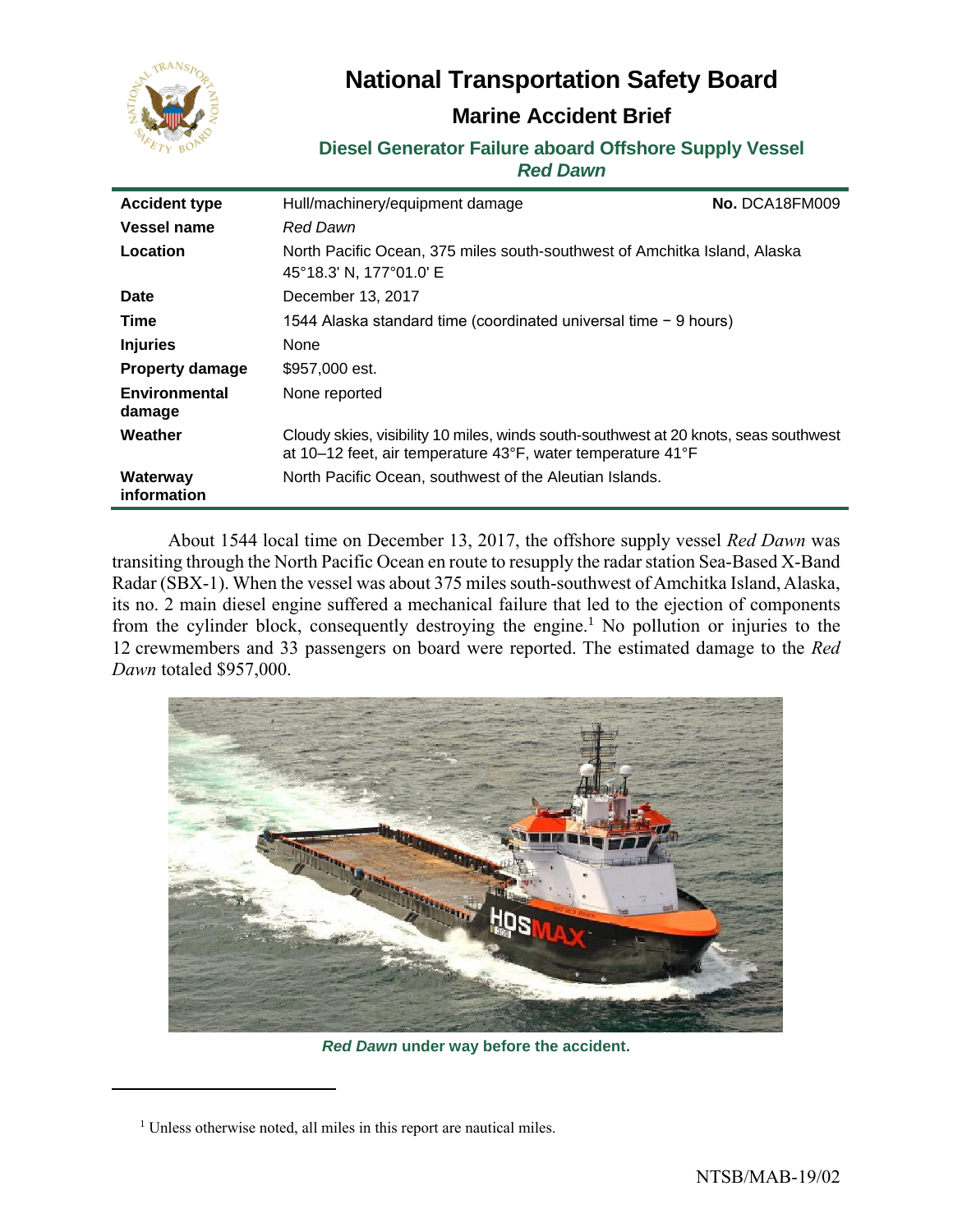### **Background**

The *Red Dawn*, a 292-foot-long, 3,911-ton offshore supply vessel, was owned and operated by Hornbeck Offshore Services, LLC. The *Red Dawn* was the first of four vessels in the HOSMAX 300 class built for Hornbeck by Eastern Shipbuilding Group, Inc. in Panama City, Florida. The vessel was delivered in June 2013 and was powered by four Caterpillar 3516C, 16-cylinder, turbo-charged Tier III diesel generators (referred to as main diesel generators or MDGs). Each MDG was rated 1,825 kW at 1,800 rpm. The MDGs were located in two separate generator rooms (port and starboard) and supplied power for propulsion and ship services. The diesel-electric propulsion plant consisted of twin Schottel azimuthing stern Z-drives and two fixed-pitch propeller bow tunnel thrusters. The vessel's cruising speed was 10 knots.





#### **Accident Events**

On the evening of December 9, the *Red Dawn* departed Dutch Harbor, Alaska, with a crew of 12 bound for the Sea-Based X-Band Radar (SBX-1) platform stationed in the North Pacific Ocean to replenish supplies and provisions. The *Red Dawn* also carried 33 additional persons (mariners, civilians, scientists, and contractors) scheduled for a crew change on board SBX-1. A 6-day transit to the platform was anticipated.

The captain and the chief engineer told investigators that the first 4 days were relatively uneventful, with moderate winds and seas as forecast. The captain said the vessel was making about 9 knots during the voyage, and the propulsion system was in bridge control-mode. He also said that when the vessel would surge into the waves (forward and aft linear motion imparted by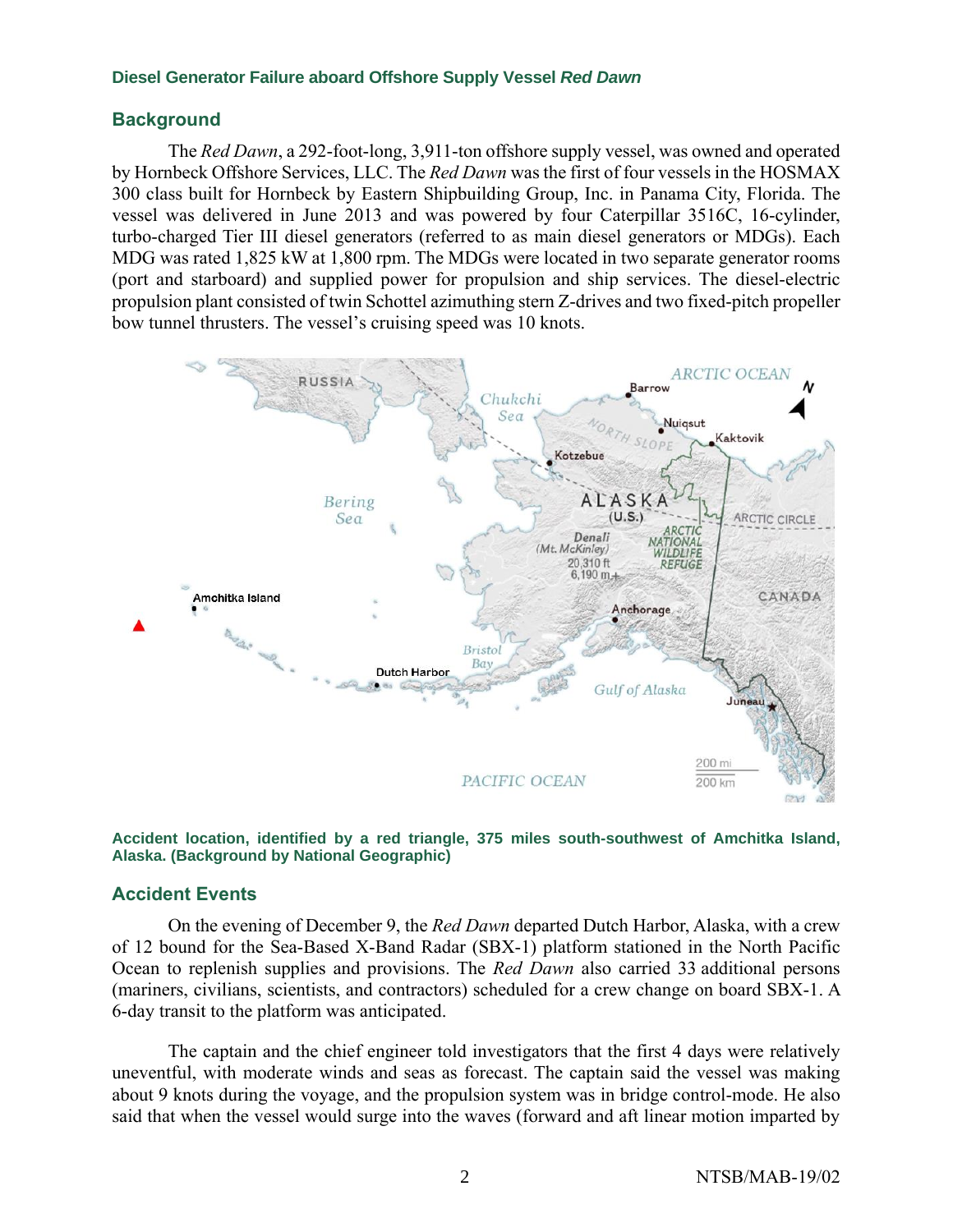the sea conditions) and when the Z-drive propellers would come out of the water, the watchstanders occasionally needed to reduce the propulsion revolutions per minute (rpm), as both conditions activated audible alarms and warning displays. Surging into the waves activated "low power reserve margin" and propellers out of the water "propulsion motor overspeed."

During the *Red Dawn*'s transit, two of the four MDGs operated in parallel to power the propulsion and ship services, which was standard underway procedure. The integrated power management system was configured to automatically start the standby off-line MDGs sequentially when additional power was needed. It was also common practice to rotate the MDGs every 2 days to ensure operational readiness and to balance the service life and maintenance of the units. The chief engineer told investigators that the crew used MDG no. 3 sparingly on the accident voyage because of an exhaust manifold leak discovered during a previous voyage.

On the afternoon of December 13, MDGs nos. 1 and 4 were on line. The chief engineer and the assistant engineer had just returned to the port engine control room (ECR). Then, at 1539, MDG no. 4 experienced a high-exhaust-temperature alarm on cylinder no. 2. After a few minutes of troubleshooting the condition, the engineers planned to start MDG no. 2 and subsequently shut down MDG no. 4 to further evaluate the high-exhaust-temperature alarm. MDG no. 2 started and synchronized to the electrical bus as designed. However, when shutting down MDG no. 4, the engineers received a warning alarm indicating low lube oil pressure on MDG no. 2. Shortly thereafter, that alarm was followed by another alarm and shutdown of MDG no. 2 at 1544. Simultaneously, the engineers heard the automatic startup of MDG no. 3 and saw the engine automatically synchronize with the electrical bus. Meanwhile in the wheelhouse, the mate on watch and the captain heard an explosion and received a smoke alarm for the port generator room, which contained MDGs nos. 1 and 2. No one was in that space at the time of the incident.



**Screenshot from closed-circuit television at the time of the failure, looking aft from the inboard side of MDG no. 2.**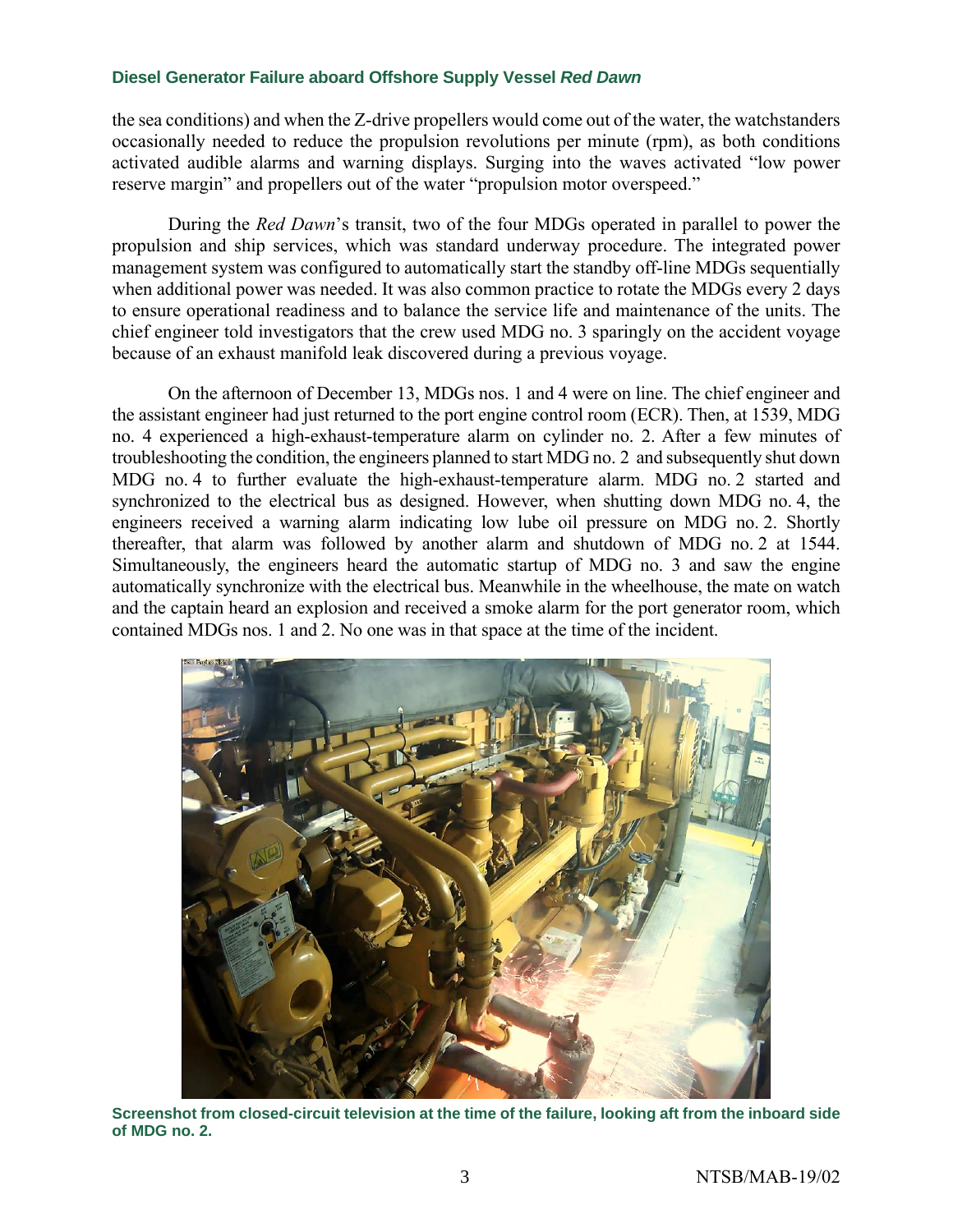When the chief and the assistant engineers entered the port generator room to investigate, they discovered dense white haze/smoke but no sign of a fire. The smoke dissipated after about a minute and they noticed lube oil on the deck plates on the outboard side (right bank) of MDG no. 2. They also observed several internal fragments of MDG no. 2 lying on the deck in a puddle of lube oil on the inboard side (left bank).

The chief engineer returned to the port ECR, notified the captain, and continued to monitor the operating temperatures and pressures of the remaining online MDGs (1 and 3). The captain made notifications ashore while the chief engineer documented the damage and photographed the area. The vessel continued its voyage, with the crew assisting the engineering staff in cleaning up the lube oil and collecting the fragments in the port generator room.

Alcohol testing was performed on pertinent crewmembers; all results were negative. No postaccident toxicological testing for illegal drugs was conducted. The *Red Dawn* completed its voyage with no further incidents and returned to Dutch Harbor on the morning of December 21.

# **Other Information**

While the *Red Dawn* was pierside in Dutch Harbor, investigators examined the vessel and reviewed available documentation, certificates, and records. A class surveyor, company technical representatives, and Caterpillar technicians also attended the *Red Dawn* in Dutch Harbor to document the incident.

Records showed that Caterpillar technicians conducted top-end overhauls on all four MDGs during a prior shipyard period in Portland, Oregon, about 3 weeks before the accident. It was the first top-end overhaul conducted on the engines, completed in accordance with the manufacturer's maintenance warranty contract. MDG no. 2 had about 17,415 running hours at the time of the overhaul and since then had accumulated another 220 hours before the incident occurred. After the overhaul, the vessel crew did not conduct any maintenance on the MDGs, nor were they required to do so.

Investigators and technical representatives conducted a forensic teardown of MDG no. 2 to document the condition of the engine's various components, develop a failure timeline, and record group observations. Below is a list of their observations:

- The engine was running at rated speed, began making noise, and stopped suddenly.
- Both sides of the cylinder block near the inspection covers had been impacted from a component inside the crankcase.
- The engine cylinder block was ventilated (breached) on both sides at the nos. 7 and 8 cylinders.
- The crankshaft's nos. 7 and 8 connecting rod journal was damaged.
- Cylinder no. 7's connecting rod was broken in half and lying on the engine room deck; both connecting rod caps were also lying on the deck.
- Cylinder no. 8's connecting rod was hanging outside of the left-bank side of the cylinder block.
- Cylinder no. 7's connecting rods, caps, bearing halves, and bolts were collected and analyzed. No abnormal conditions were present.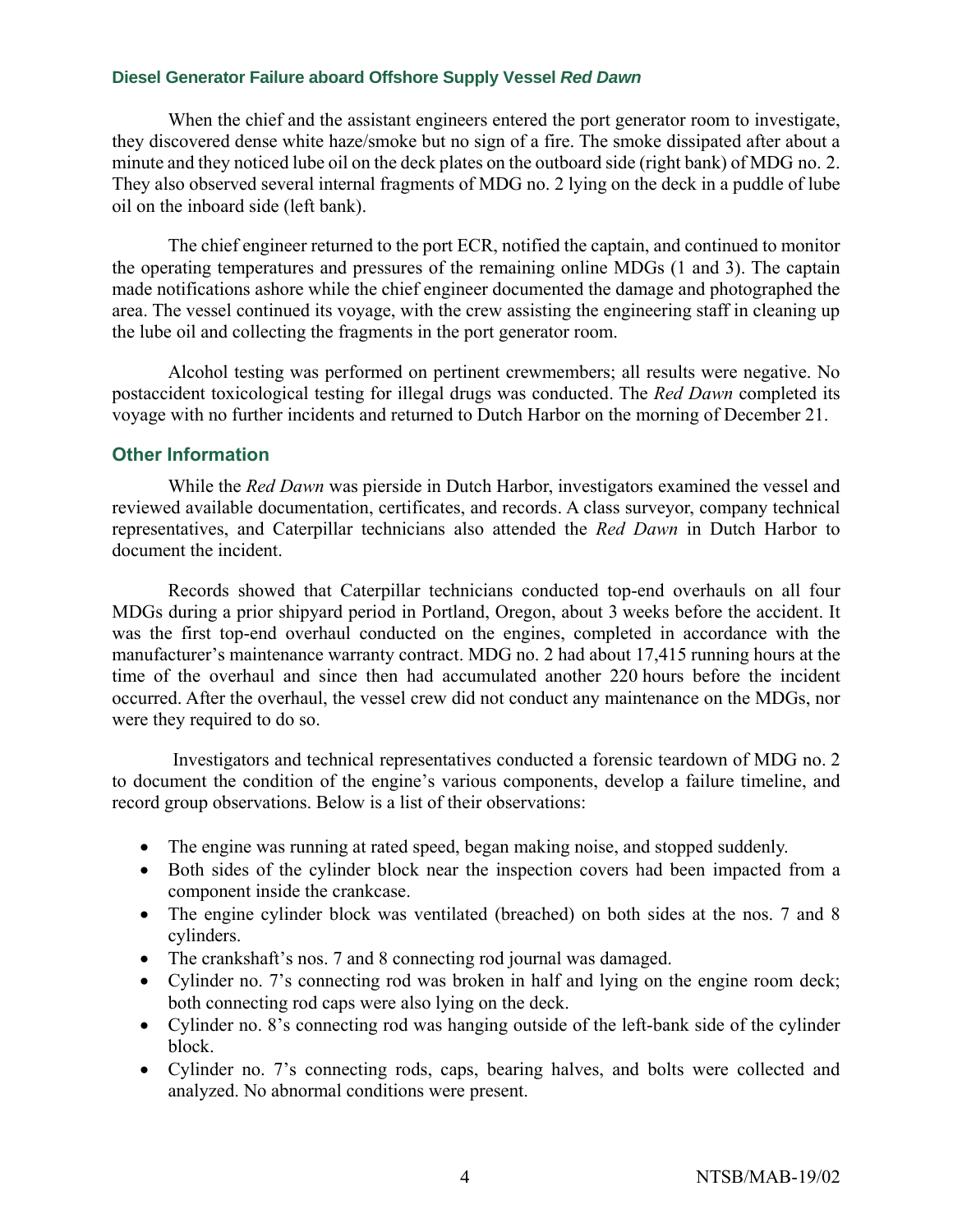- Cylinder no. 8's connecting rods, caps, bearing halves, and bolts were also collected and analyzed. Three of the four connecting rod bolts sheared at the threaded end of the bolt. The fourth connecting rod bolt was bent at a 45-degree angle, but the threaded end was intact.
- Cylinder no. 8's crankshaft counterweight was lying in the bottom of the oil pan.
- The engine oil pan was cracked open along the right bank bottom side from the impact of the no. 8 crank counterweight.
- Borescope examination was conducted on cylinder heads nos. 6–9.
- The remaining cylinder heads were removed, photographed, and examined. All valves operated as designed and showed no signs of failure.
- The cylinder block was removed from the oil pan. Metal fragments were collected and analyzed. The material was consistent with the block and component damage to cylinder no. 8.
- Lube oil analysis reports indicated no abnormal findings. Wear metals, contaminants, and fluid properties were recorded as normal and within acceptable ranges.
- The main bearings were removed and examined. No abnormal conditions were recorded. No accelerated wear, heat, or wiping of the bearings were present.



**Connecting rod, cap, bolts, and bearing halves of cylinder no. 8. (Photo by Coast Guard)**

Based on the observations, the group developed an engine failure timeline, as follows:

- The engine was running at rated speed when the joint between cylinder no. 8's connecting rod and rod cap loosened. The connecting rod cap hinged open and detached from the crankshaft rod journal, impacting the cylinder block and causing massive damage to the engine.
- The connecting rods on cylinder nos. 7 and 8 disengaged from the crankshaft and collided with the rotating assembly. A series of high-energy collisions created secondary damage to the engine assembly.

# **Analysis**

Based on the forensic analysis and teardown of MDG no. 2 and the appearance of cylinder no. 8's connection rod bolts and cap and bearing assembly, investigators determined that one of the four connecting rod bolts on cylinder no. 8 backed out of the internal thread of the connecting rod. Once this bolt backed out, the remaining three bolts became overloaded. It appeared that repetitive impact occurred as the connecting rod cap loosened, resulting in the remaining three bolts shearing off.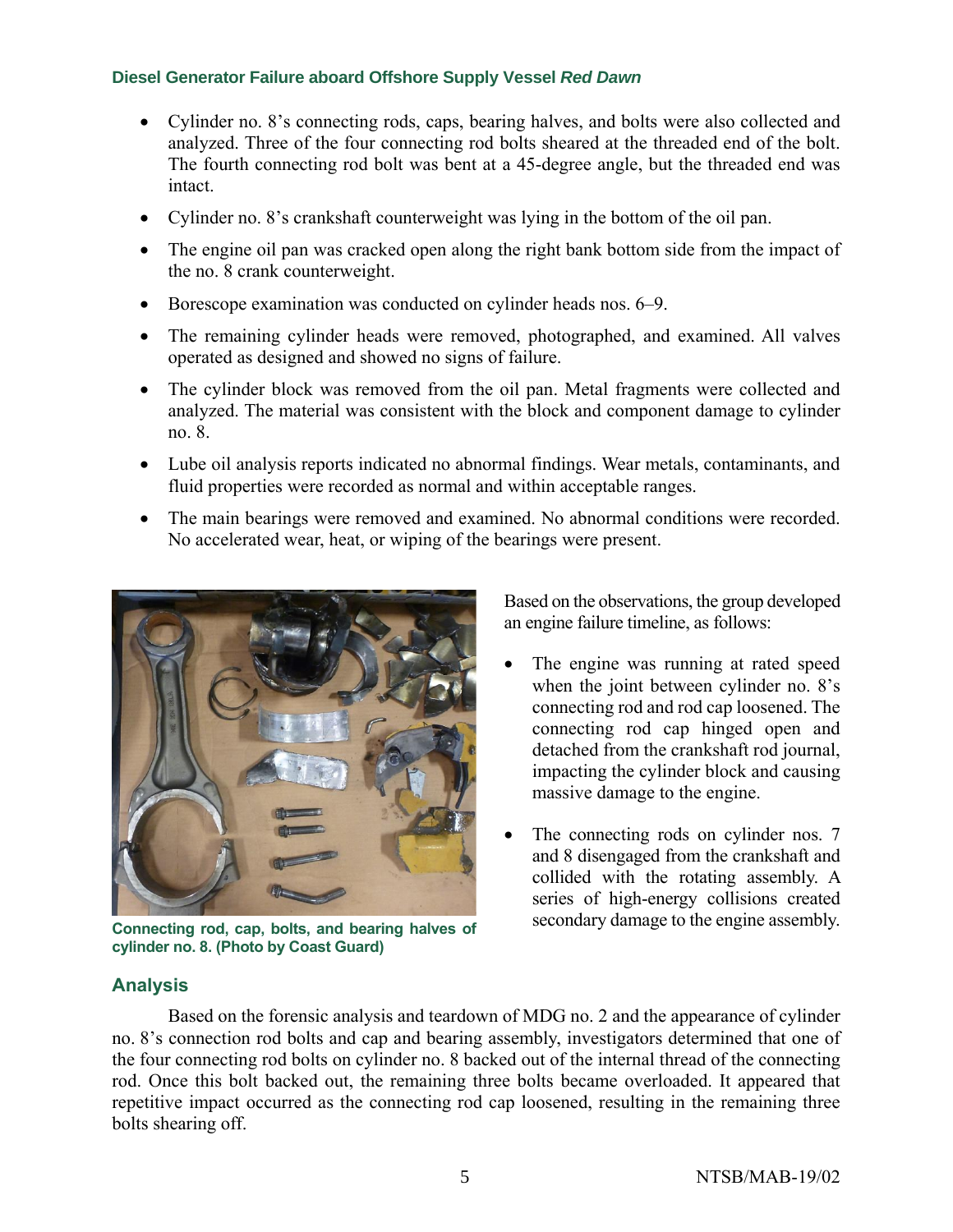The two Caterpillar technicians who conducted the overhaul on MDG no. 2 the previous month stated that they followed company procedures and that they tightened the connecting rod bolts using a company-issued and calibrated torque wrench in accordance with the manufacturer's specifications. However, based on the findings of the circumstances pertaining to the rod assembly's failure, the bolts were likely under-torqued during the overhaul.

# **Probable Cause**

The National Transportation Safety Board determines that the probable cause of the mechanical failure on board offshore supply vessel *Red Dawn* was a connecting rod assembly on the no. 2 diesel engine that came loose and separated from the crankshaft due to improper tightening (torqueing) of the connecting rod bolts during the previous engine overhaul.